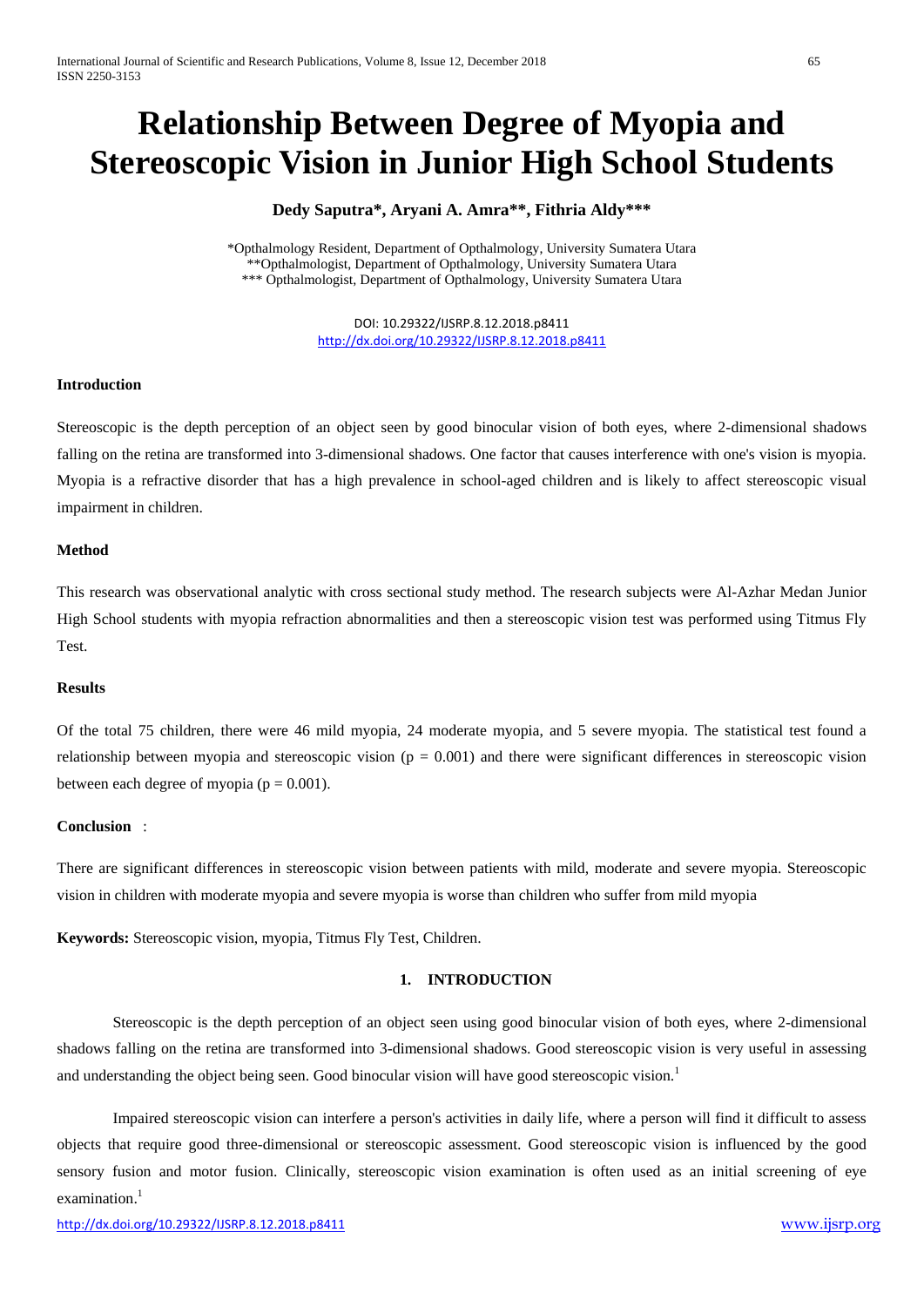One of the causes of stereoscopic vision reduction in a person is the presence of refractive abnormalities such as myopia, hypermetropia or astigmatism. This is because the conditions for yielding a good stereoscopic vision are not fulfilled. From some refractive disorders, myopia is a refractive disorder that has the high prevalence.<sup>2,3</sup>

## **II. METHOD**

This research is a research with a cross sectional study design and approved by the ethics committee of the Faculty of Medicine, University of North Sumatra. The research subjects were third grade students of Al - Azhar Junior High School in Medan who suffered from myopia from June to July 2018. The total sample was 75 students who suffered from myopia included in the inclusion criteria consisting of mild myopia 46 children, moderate myopia 24 children, myopia weight of 5 children. The subjects then performed a stereoscopic vision test using Titmus Fly Test. All data is entered with SPSS (IBM SPSS Statistic for Windows, Version 19.0). One way Anova test (difference in mean stereoscopic vision score between myopia groups) was used for analysis.  $p \leq 0.05$  was considered significant.

## **III. RESULT**

This research was conducted from June 2018 to July 2018 to Al Azhar Junior High School children who met the research criteria. The number of samples in this study were 75 children. This study was divided into three groups: mild myopia, moderate myopia, and severe myopia. In children who met the inclusion criteria, a visual examination and correction of refractive abnormalities are carried out and a stereoscopic test is performed using Titmus Fly Test. In this study several factors that influence stereoscopic vision such as history of eye surgery, infection, eye muscle abnormalities have been excluded so as not to influence the results of the study

| Characteristics           | n          | Percentage (100%) |  |  |
|---------------------------|------------|-------------------|--|--|
| Characteristics           |            |                   |  |  |
| Male<br>$\bullet$         | 27<br>36 % |                   |  |  |
| Female<br>$\bullet$       | 48         | 64 %              |  |  |
| Age                       |            |                   |  |  |
| 13 years old<br>$\bullet$ | 31         | 41,33%            |  |  |
| 14 years old              | 40         | 53,33%            |  |  |
| 15 years old              | 4          | 5,33%             |  |  |
| Severity of the Miopia    |            |                   |  |  |
| Mild<br>$\bullet$         | 46         | 61,33%            |  |  |
| Moderate                  | 24         | 32,00%            |  |  |
| Severe                    | 5          | 6,66%             |  |  |

Table 4.1. Characteristics of the research subject

In table 4.1 above shows that more girls have refractive disorders that are 48 (64%) compared to boys, 27 children (36%). From the age characteristics it was found that at the age of 14 years the highest number of respondents experienced refractive abnormalities which amounted to 40 children (53.33%), while respondents aged 13 years amounted to 31 children (41.33%) and respondents aged 15 years amounted to 4 children (5.33%) of all respondents. In the degree of myopia, it was found that the mildest degree of myopia was 46 children (61.33%), moderate myopia totaling 24 children (32%), and severe myopia totaling 5 children (6.66%).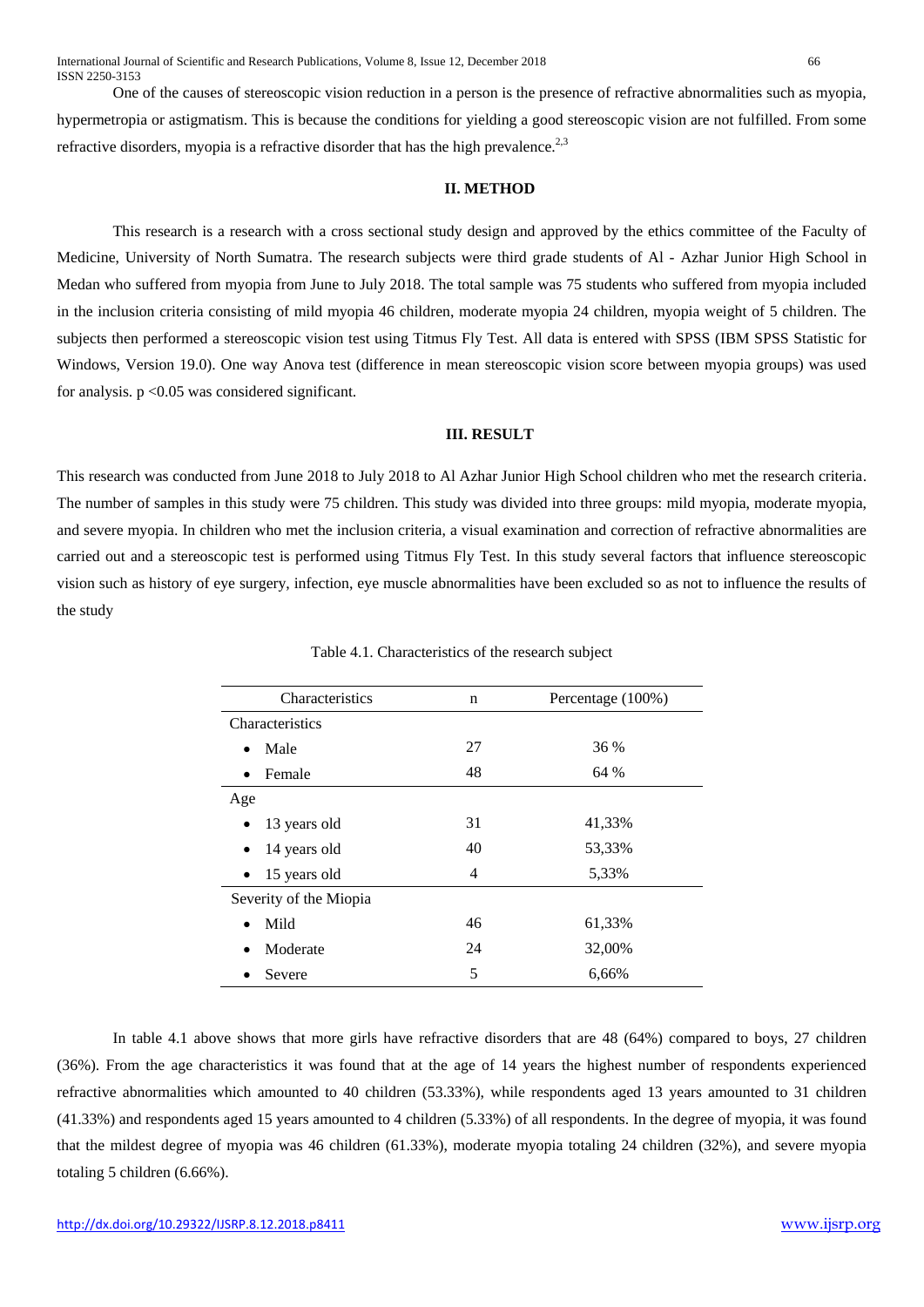| Miopia   | n  | Stereoscopic vision<br>(arc seconds) |              | р.     |
|----------|----|--------------------------------------|--------------|--------|
| Groups   |    | $\overline{x} \pm SD$                | $[min-max]$  |        |
| Mild     | 46 | $26,80 \pm 6,652$                    | $[20 - 40]$  |        |
| Moderate | 24 | 44,21 $\pm$ 11,375                   | $[20 - 63]$  | 0.0001 |
| Severe   |    | $85,20 \pm 20,266$                   | $[63 - 100]$ |        |

Table 4.2. Stereoscopic measurement results

One way Anova test in Table 4.2 above shows a difference in the mean stereoscopic vision score between myopia groups  $(p = 0.0001)$ . Furthermore, to see the average different stereoscopic vision scores can be seen in Table 4.3.

Table 4.3. Description between groups of myopia with stereoscopic vision

| Myopic groups     | P      |  |
|-------------------|--------|--|
| Mild – Moderate   | 0.0001 |  |
| $Mid - Severe$    | 0.0001 |  |
| Moderate – Severe | 0.0001 |  |

From table 4.3 it can be seen that there are significant differences in stereoscopic vision between mild myopia and moderate myopia groups ( $p = 0.0001$ ). Significant stereoscopic vision differences were also found between mild myopia and severe myopia and between moderate myopia and severe myopia groups ( $p = 0.0001$ ).

## **IV. DISCUSSION**

Stereoscopic vision is the highest level of binocular vision in humans. Stereoscopic itself is a binocular visual ability that is used for three-dimensional vision resulting from the neural process of stimulation in the retinal area that differs horizontally in the functional area of Panum1,5. The development of stereoscopic vision will gain more development since the age of 5 years. According to Hriros et al., It was found that reduced stereoscopic vision was associated with decreased performance requiring hand and eye coordination and visual motor skills in school-age children.<sup>4</sup>

To produce good stereoscopic vision, there are a number of conditions that must be fulfilled, namely the normal driving muscles of the eye, there are no abnormalities in the peripheral and central visual nerves, no anatomical defects are found and no interference in the refraction field.<sup>1,5</sup>

In patients with myopia, shadows that occur form greater disparity of the retina which causes a decrease in the formation of shadow fusion which causes a decrease in the level of depth of binocular vision which will ultimately affect stereoscopic vision. 3

Titmus stereotest, is one of the contour tests commonly used for stereoscopic tests in children, which can assess various differences from 3000 to 40 arcseconds. Good binocular function is very important for stereoscopic vision development.<sup>6</sup>

In table 4.1, it can be seen that the highest frequency of subjects suffering from myopia is women. By using the chi square test obtained p <0.05. This shows there is a relationship between sex with the occurrence of refractive abnormalities. The results of this study have similarities with the research of Rosman M. (2009) and Favhrian (2009). According to Rosman M (2009) research, refractive abnormalities are more common in women than men (61.1% versus 49.3%). While the results of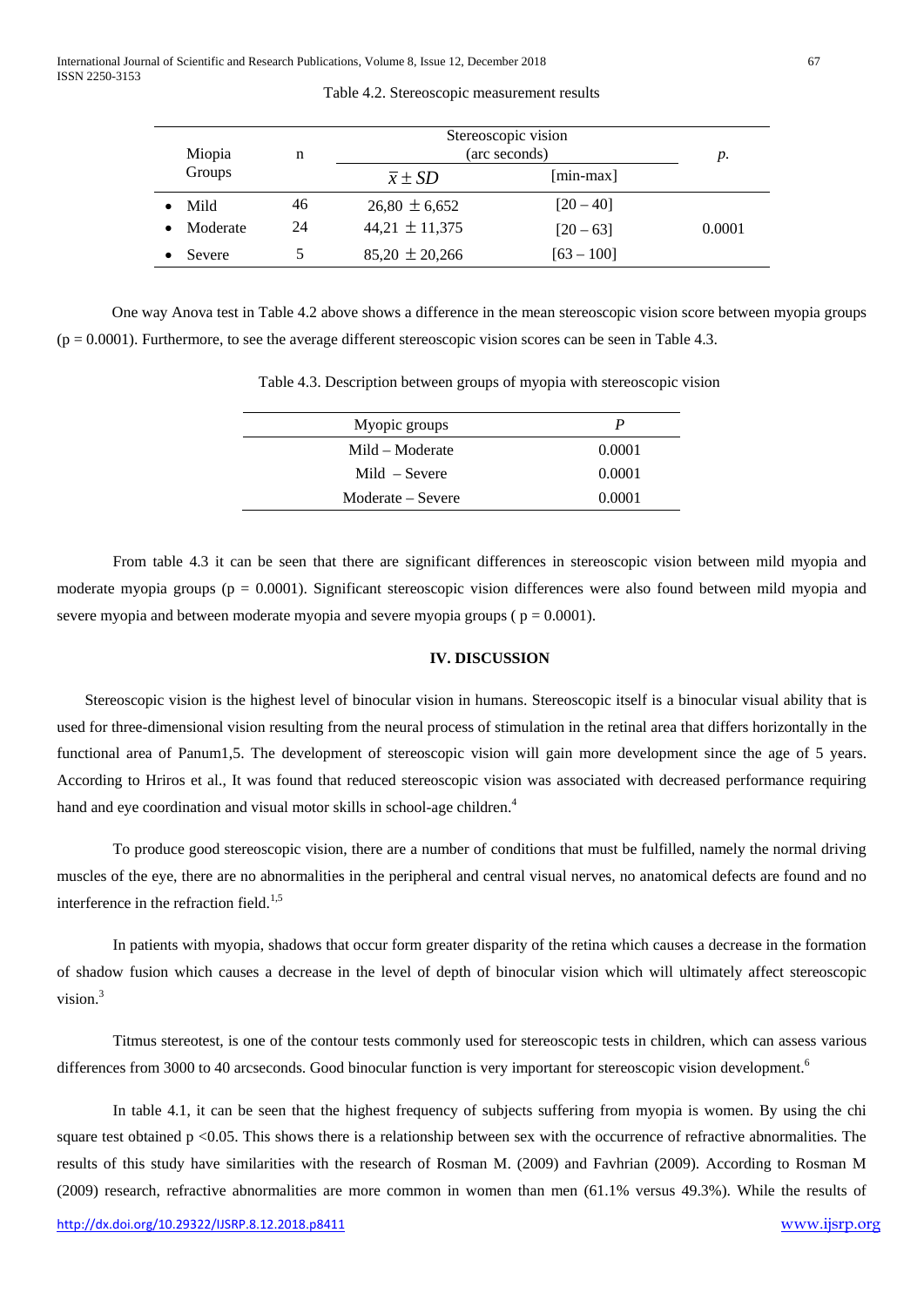Fachrian's research (2009) showed that the number of female respondents (53.2%) was more than men (46.89%). Women have longer eyeball axial lengths, and have a vitreous chamber that is deeper than men. This allows women to have a higher refractive disorder than men.<sup>7,8</sup>

In table 4.2 shows the relationship between myopia and streoscopic vision, where the higher the degree of myopia causes shadows falling on the retina are not identical and cannot be fused well, in some literature it is also explained that someone who has a high myopia disorder that is not well corrected and can cause esophoria and exophoria which can aggravate stereoscopic vision. This study is in line with previous studies by Pratjahja which stated that the occurrence of uncorrected refractive abnormalities such as myopia can cause a decrease in the quality of stereoscopic visual acuity.<sup>5</sup> Also in line with the research of Lai L et al in Taiwan and Kah Chung's research, it is said that myopia is closely related to phoria and tropic events which can interfere with one's stereoscopic vision.

Research similar to this study was conducted by Ju Wen Yang in Taiwan. However, Ju Wen's research emphasizes mildmoderate anisometropia in patients with myopia.<sup>10</sup>

In table 4.3 illustrates the relationship between the degrees of myopia with stereoscopic vision, where it was found that the more severe the degree of myopia, the greater the decrease in stereoscopic vision of a person. In some libraries, it is stated that the greater the horizontal retinal disparity that occurs in the Panum area caused by the more severe refractive abnormalities, the lower the depth of stereoscopic vision due to shadows formed in the peripheral area of the Panum area. This study is similar to a study by Chanchal G et al., Which states that myopia> 3D is closely related to a decrease in a person's stereoscopic vision.<sup>8</sup> Another similar study was conducted by Farid Setiawan et al., The study was conducted on adults whose eye development was perfect and TNO Stereotest was used as a stereotest test that is rarely used in children and found no significant results between mild myopia and severe myopia to stereoscopic vision.<sup>11</sup>

## **IV. CONCLUSION**

Of the 75 children, it was found mild myopia in 46 children, moderate myopia 24 children, severe myopia 5 children. From the statistical test, there is a correlation between the increase in the degree of myopia and the decrease in stereoscopic vision with a value of  $p = 0.001$ .

## **REFERENCES**

- **1.** Syauqie M, Handayani S, Putri M. Development of Binocular Vision. J Kesehatan Andalas. 2014;3(1):8–14.
- 2. Kuang T-M, Hsu W-M, Chou C-K, Tsai S-Y, Chou P. Impact of Stereopsis on Quality of Life. Eye (Lond). 2005 May;19(5):540–545.
- 3. Webvision: The Organization of the Retina and Visual System. Perception of depth.[Online]:2007 . Available from : <http://webvision.med.utah.edu/book/part-viii-gabac-receptors/perception-of-depth/>
- 4. Zaroff CM. Variation in stereoacuity: normative description, fixation disparity, and the roles of aging and gender (unpublished). Doctoral dissertaion. New York : City University of New York; 2001
- 5. Morgan IG, Ohno-Matsui K, Saw S-M. Myopia. Lancet (London, England). 2012 May5;379(9827):1739–48.
- 6. Salmon. Vision science III binocular vision series.[Online].; 2007. Available from [:http://arapaho.nsuok.edu/`salmonto/vs3\\_materials/lecture14.pdf](http://arapaho.nsuok.edu/%60salmonto/vs3_materials/lecture14.pdf)
- 7. Horton JC. Disorders of the eye. In Braunwald E, Fauci AS, Kasper DL, HauserSL, Longo DL, Jameson JL, editors. Harrison's principles of internal medicine. 15th ed. New York: The McGraw-Hill Companies;2001.p.164-178
- 8. Zaroff Cm, Knutelska M, Frumkes TE. Variation in stereoacuty : normative description, fixation disparity, and the roles of aging and gender. Invest.Opthalmol. Vis. Sci.2003 February;44(2): p. 891-900
- 9. Pratjahja B. Penurunan tajam stereoskopis pada penderita miopia. [Yogyakarta] :Universitas Gadjah Mada; 1998 [cited 2018 Apr 8]; Available fro[m:https://repository.ugm.ac.id/id/eprint/41600](https://repository.ugm.ac.id/id/eprint/41600)
- 10. Lai L, Hsu W, Kuo C, Hong R, Chen M. The Relationship between Myopia and Ocular Alignment among Rural Adolescents. 2014;(November):834– 43.